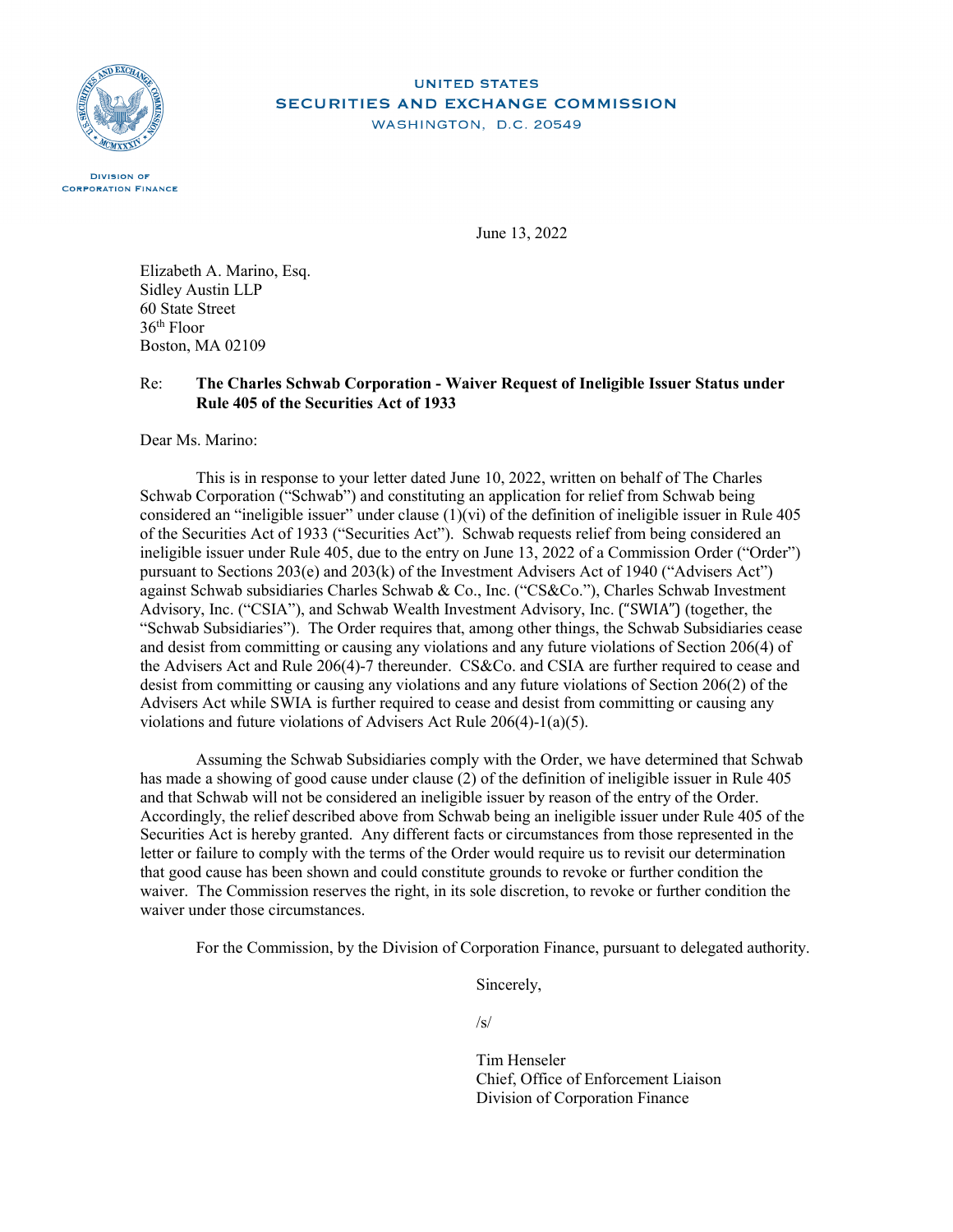SIDLEY AUSTIN LLP 60 STATE STREET 36TH FLOOR BOSTON, MA 02109 +1 617 223 0300 +1 617 223 0301 FAX

+1 617 223 0362 EMARINO@SIDLEY.COM

AMERICA • ASIA PACIFIC • EUROPE

June 10, 2022

#### **By Email**

Timothy Henseler, Esq. Chief, Office of Enforcement Liaison Division of Corporation Finance U.S. Securities and Exchange Commission 100 F Street NE Washington, DC 20549

### Re: *In the Matter of Charles Schwab & Co., Inc., Charles Schwab Investment Advisory, Inc., and Schwab Wealth Investment Advisory, Inc.*

Dear Mr. Henseler:

We are writing on behalf of The Charles Schwab Corporation ("SCHW") in connection with Charles Schwab & Co., Inc. ("CS&Co."), Charles Schwab Investment Advisory, Inc. ("CSIA"), and Schwab Wealth Investment Advisory, Inc.'s ("SWIA") anticipated settlement with the United States Securities and Exchange Commission ("SEC" or "Commission") relating to *In the Matter of Charles Schwab & Co., Inc., Charles Schwab Investment Advisory, Inc., and Schwab Wealth Investment Advisory, In*c. The settlement will result in an Order Instituting Administrative and Cease-and-Desist Proceedings Pursuant to Sections 203(e) and 203(k) of the Investment Advisers Act of 1940 (the "Advisers Act"), Making Findings, and Imposing Remedial Sanctions and a Cease-and-Desist Order (the "Order") against CS&Co., CSIA, and SWIA.

SCHW is a publicly traded company listed on the New York Stock Exchange and is a reporting company under the Securities Exchange Act of 1934 ("Exchange Act"). SCHW qualifies as a "well-known seasoned issuer" ("WKSI") as defined in Rule 405 under the Securities Act of 1933 ("Securities Act"). SCHW respectfully requests a waiver from the Division of Corporation Finance (the "Division"), acting pursuant to its delegated authority, or the Commission itself determining that it is not necessary under the circumstances that SCHW would be considered an "ineligible issuer," as defined in Rule 405 under the Securities Act, as a result of the Commission entering the Order, which is described below. Consistent with the framework outlined in the Division's *Revised Statement on Well-Known Seasoned Issuer Waivers* (April 24, 2014) ("Revised Statement"), we believe there is good cause for the Division, on behalf of the Commission, or the Commission itself to grant the requested waiver, as discussed below.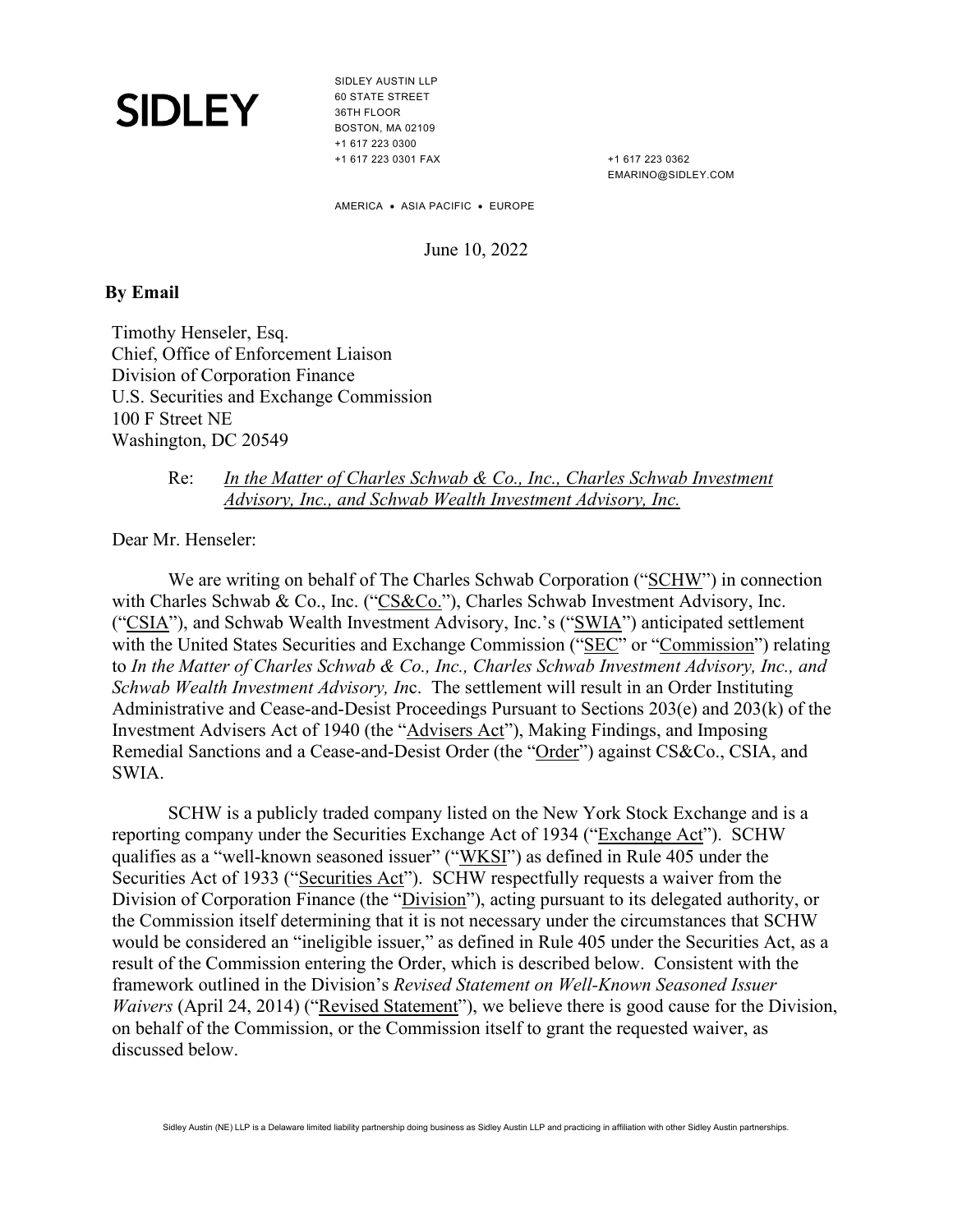Page 2

#### **I. BACKGROUND**

CS&Co., CSIA, and SWIA each submitted Offers of Settlement that agreed to the entry of the Order (without admitting or denying the findings), and which were presented by the staff to the Commission.

CS&Co. is dually registered with the Commission as a broker-dealer and investment adviser. CSIA is registered with the Commission as an investment adviser. CS&Co. and CSIA are both indirect subsidiaries of SCHW. SWIA was also, until it was dissolved on March 28, 2018, an indirect subsidiary of SCHW.

The Order will find that CS&Co., CSIA and SWIA made (i) false and misleading statements in their Form ADV filings about the cash component of their robo-adviser service; and (ii) false and misleading statements in their Form ADV filings regarding both their conflict of interest in setting the cash allocations at a level that would earn a minimum amount of revenue, as well as the effect of the cash allocations. The Order will also find that CS&Co.'s robo-adviser marketing included advertising stating that the robo-adviser was a no-advisory-fee product and falsely implied that investing in the robo-adviser allowed investors to keep more of their money than other advisory services that charged a fee.

The Order will find that CSIA and SWIA willfully violated Sections 206(2) of the Advisers Act, that CS&Co. willfully violated Rule 206(4)-1(a)(5) under the Advisers Act and that CS&Co., CSIA and SWIA willfully violated Section 206(4) of the Advisers Act and Rule 206(4)-7 thereunder. Without admitting or denying the findings in the Order, except as to the Commission's jurisdiction over CS&Co., CSIA, and SWIA and the subject matter of the proceeding, CS&Co., CSIA, and SWIA will consent to the issuance of the Order and (i) for CSIA and SWIA to cease and desist from committing or causing any violations and any future violations of Sections 206(2) and 206(4) of the Advisers Act and Rule 206(4)-7 promulgated thereunder, (ii) for CS&Co. to cease and desist from committing or causing any violations and any future violations of Section 206(4) of the Advisers Act and Rules 206(4)-1(a)(5) and 206(4)- 7 promulgated thereunder, (iii) for CS&Co., CSIA and SWIA to be censured, (iv) for CS&Co., CSIA and SWIA to pay disgorgement of \$45,907,541 and prejudgment interest of \$5,629,320, (v) CS&Co., CSIA and SWIA to pay a civil money penalty in the amount of \$135,000,000; and (vi) CS&Co. and CSIA to undertake to retain, within sixty (60) days of the entry of the Order, the services of an Independent Compliance Consultant ("Independent Consultant") that is not unacceptable to the Commission staff.

#### **II. DISCUSSION**

A WKSI, as defined in Rule 405 of the Securities Act, is eligible to utilize significant reforms in the securities offering and communication processes that the Commission adopted in 2005.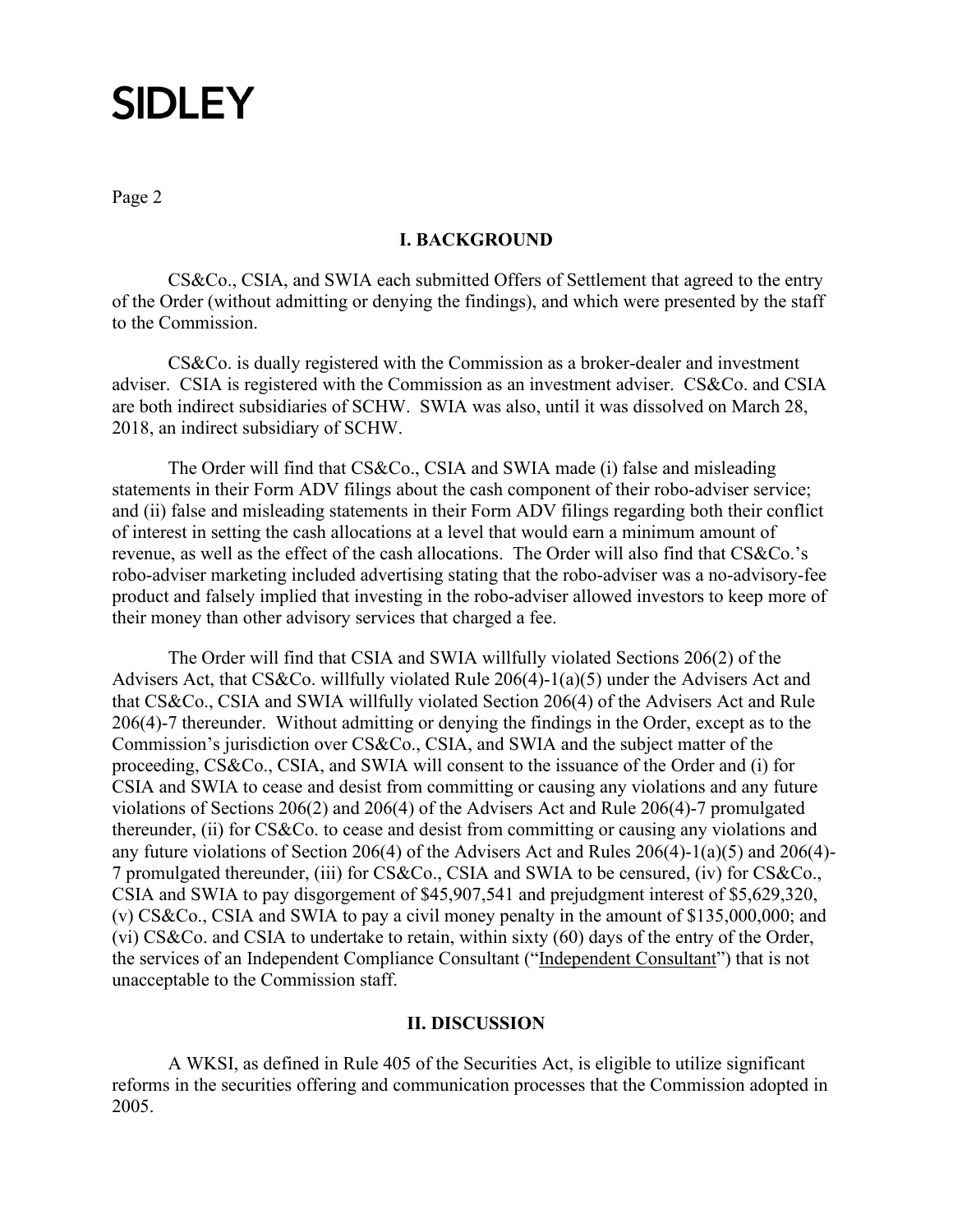Page 3

A company that is an "ineligible issuer" loses the benefits bestowed on a WKSI. An issuer is an ineligible issuer if, in relevant part, "[w]ithin the past three years … the issuer or any entity that at the time was a subsidiary of the issuer was made the subject of any judicial or administrative decree or order arising out of a governmental action that: . . . (B) requires that the person cease and desist from violating the anti-fraud provisions of the federal securities laws  $\dots$ ."<sup>[1](#page-3-0)</sup> The entry of the Order will render SCHW an ineligible issuer under Rule 405.

The Commission retains the authority under Rule 405 to determine "upon a showing of good cause, that it is not necessary under the circumstances that the issuer be considered an ineligible issuer."[2](#page-3-1) The Commission has delegated the authority to the Division to make such a determination.<sup>[3](#page-3-2)</sup>

For the reasons set forth below, we respectfully submit that there is good cause for the Commission and/or the Division to determine that granting the waiver would be consistent with the public interest and the protection of investors.

## *A. Nature of the Violation and Whether the Violation Casts Doubt on the Ability of the Issuer to Produce Reliable Disclosures*

The Order will find violations related to false and misleading statements in the Form ADV filings of CS&Co., CSIA and SWIA regarding both the conflict of interest in setting the cash allocations at a level that would earn a minimum amount of revenue, as well as the effect of the cash allocations as well as statements in CS&Co.'s marketing campaign related to the roboadviser service.

Although the Order involves Form ADV filings with the Commission, the filings were by subsidiaries of SCHW. Furthermore, such filings did not relate to SCHW or its public company disclosures and there is no connection between the Form ADV filings of SCHW's subsidiaries and SCHW's issuer disclosures. Likewise, the Order does not pertain to, and does not describe, conduct that is related to SCHW's role as an issuer of securities or in connection with any of SCHW's filings with the Commission (or any disclosure related thereto), as a WKSI or otherwise.

Accordingly, the violations described in the Order do not call into question SCHW's ability to provide reliable disclosure currently and in the future. The Chief Compliance Officer

<span id="page-3-0"></span><sup>&</sup>lt;sup>1</sup> 17 C.F.R. 230.405 – Ineligible issuer -  $(1)(vi)$ .

<span id="page-3-1"></span><sup>&</sup>lt;sup>2</sup> 17 C.F.R. 230.405 – Ineligible issuer -  $(2)$ .

<span id="page-3-2"></span> $3$  17 C.F.R. § 200.30-1(a)(10).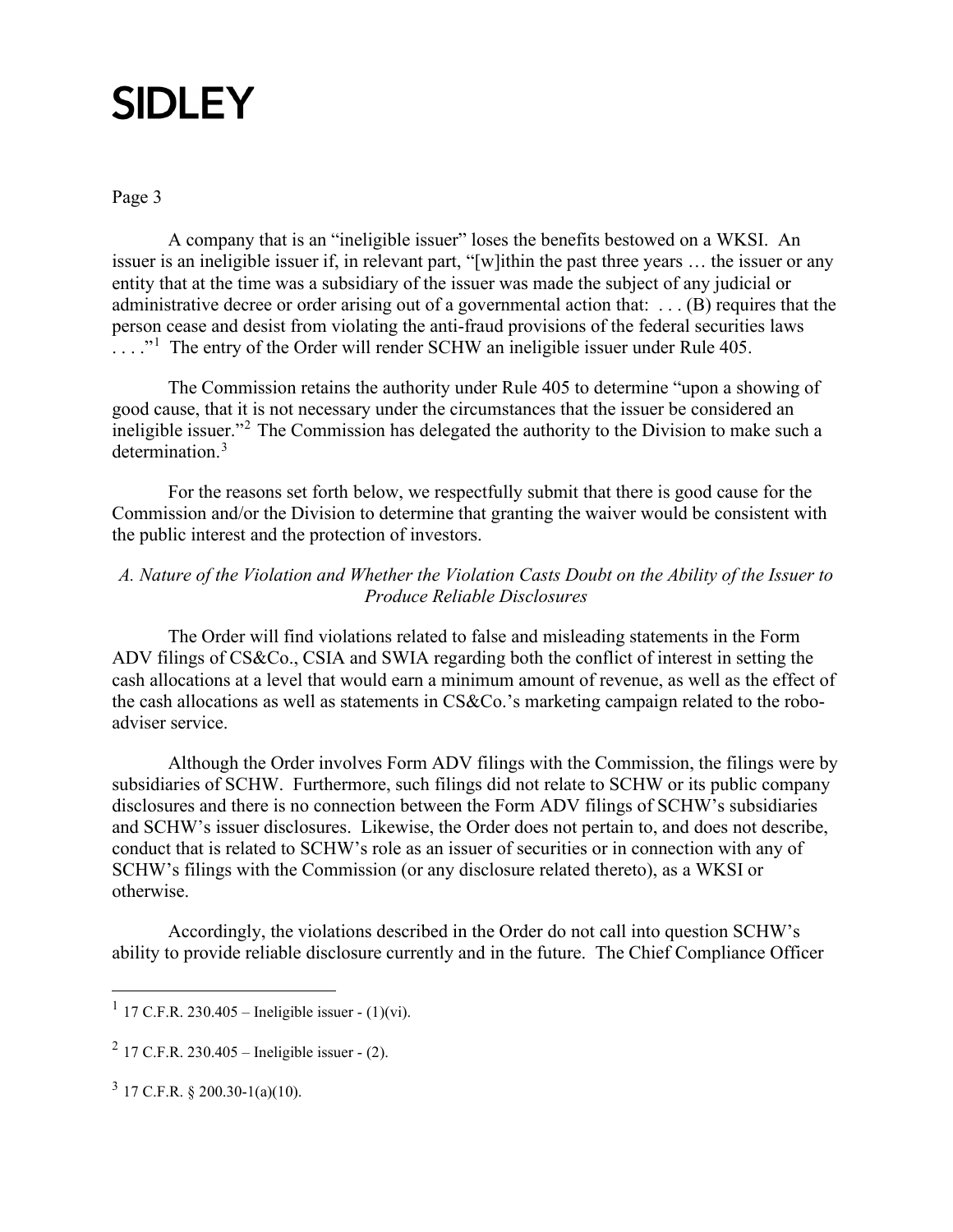### Page 4

and General Counsel of SCHW have confirmed in a letter signed by them dated June 8, 2022 that they are satisfied that the violations found in the Order by CS&Co., CSIA and SWIA are not indicative of problems with the disclosure controls and procedures at SCHW.

### *B. The Order Is Not Criminal in Nature and Does Not Involve Scienter-Based Fraud*

The Revised Statement indicates that the Division "will review whether the conduct involved a criminal conviction or scienter-based violation as opposed to a civil or administrative non-scienter-based violation." The Order does not involve a criminal conviction or scienterbased antifraud violations.

## *C. The Persons Responsible for the Misconduct*

The Order describes CS&Co., CSIA, and SWIA's false and misleading statements in their Form ADV filings regarding both their conflict of interest in setting the cash allocations at a level that would earn a minimum amount of revenue, as well as the effect of the cash allocations, which the Commission will find resulted in violations of Section 206(2) of the Advisers Act by CSIA and SWIA and violations of Section 206(4) of the Advisers Act and Rule 206(4)-7 thereunder by CS&Co., CSIA and SWIA. The Order also describes CS&Co.'s conduct regarding the launch of a marketing campaign that included advertising stating that the roboadviser was a no-advisory fee product, and falsely implying that investing in the robo-adviser allowed investors to keep more of their money than other advisory services that charged a fee, which the Commission will find resulted in violations of Section 206(4) of the Advisers Act and Rule 206(4)-1(a)(5) thereunder by CS&Co. The business functions and personnel responsible for the conduct described in the Order were separate and apart from the business function and personnel responsible for the preparation and filing of SCHW's public company reports with the Commission and the business function responsible for SCHW's securities offerings.

### *D. Duration of the Misconduct*

The violations reflected in the Order occurred from March 2015 through November 2018.

## *E. Remedial Steps*

CS&Co. and CSIA have taken remedial steps to address the historic conduct at issue in the Order. Specifically, CS&Co. and CSIA implemented the following remedial actions:

> • On November 30, 2018, following an SEC examination, CS&Co. published a revised Form ADV that removed the misleading statements identified in the Order and stopped publishing the advertisements described in the Order. CSIA has also since revised the disclosures in its Form ADV to remove the misleading statements identified in the Order. CS&Co. also added new content to CS&Co.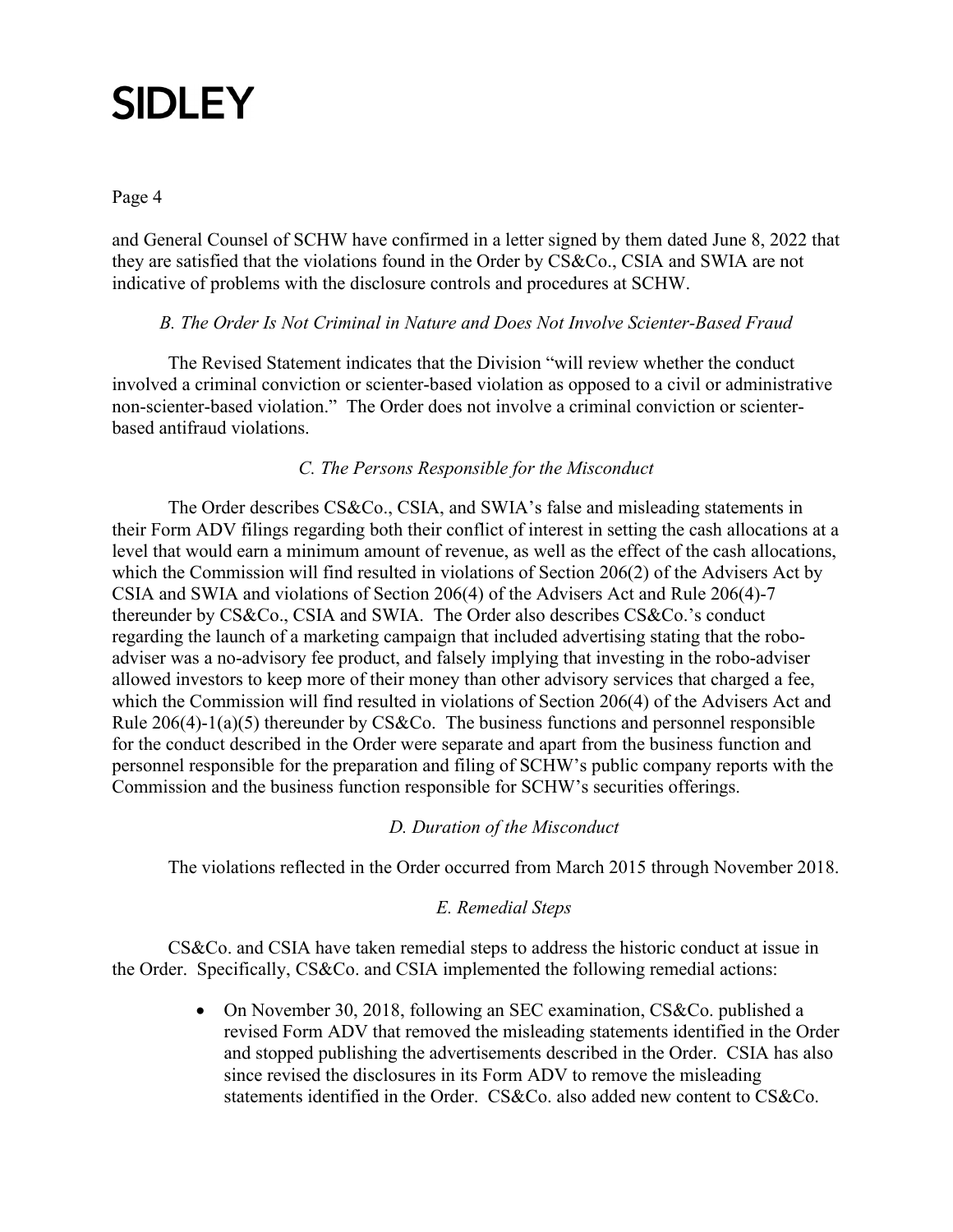Page 5

websites to further clarify that although clients pay no advisory fee for the roboadviser, there are costs associated with the program.

- In 2018 and 2019, CS&Co. enhanced its marketing guidelines so that key principles related to clear and transparent fee disclosures would be incorporated into the development of future marketing content for the robo-adviser.
- From March 2019 through November 2019, and as further updated in June 2020 and April 2021, CS&Co. updated its policies and procedures to address the conduct at issue in the Order, including its procedures regarding the Investment Advisor Compliance Program and Communication Review Manual, which provides guidance on the regulatory standards for the development, review and approval of communications.
- In September 2019, the CS&Co. investment adviser Chief Compliance Officer ("CCO") role was separated from the broker-dealer CCO role, with additional dedicated support for the retail investment adviser program.
- In March and April 2020, and as further updated in February 2021 and October 2021, CS&Co. updated its Regulatory Communication's Form ADV Part 2 Procedures and the Investor Services Regulatory Strategy Group's ADV Part 2A Annual Brochure Update Procedures, respectively.
- In or around July 2021, CS&Co. also implemented new procedures regarding the Form ADV Part 2A annual brochure updates, which outline the applicable controls and processes for the Form ADV Part 2A annual brochure updates and institute a centralized facilitator for all SCHW ADV filings to ensure consistency and standardization of process.

In connection with the Order, CS&Co. and CSIA have also undertaken to take additional extensive remedial steps to address the conduct at issue in the Order. Specifically, CS&Co. and CSIA have agreed to undertake the following actions:

> • Retain, within sixty (60) days of the entry of the Order, the services of an Independent Consultant that is not unacceptable to the Commission staff to conduct a comprehensive review of CS&Co.'s and CSIA's current supervisory, compliance, and other policies and procedures designed to ensure that CS&Co.'s and CSIA's disclosures, advertising, and marketing communications with clients or potential clients, as defined by Rule 206(4)-1, relating to the robo-adviser comply with the content, books and records, and other requirements of the federal securities laws.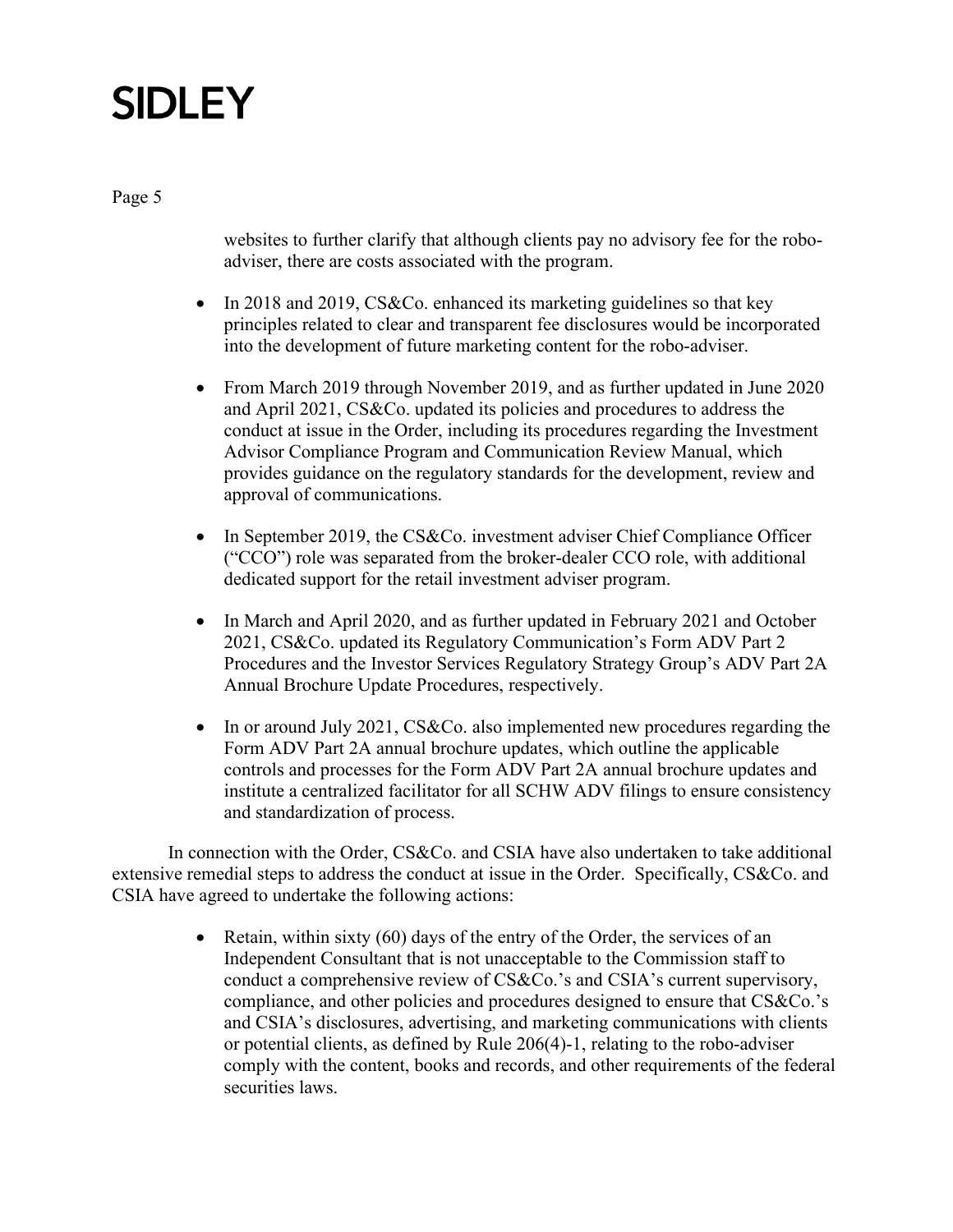Page 6

CS&Co. and CSIA thus have taken and will take concrete and substantial steps to remediate the historic conduct at issue in the Order. CS&Co. and CSIA believe that their remedial efforts have strengthened CS&Co. and CSIA's supervisory, compliance, and other policies and procedures and that the Independent Consultant's review will result in further enhancements to CS&Co.'s and CSIA's current supervisory, compliance, and other policies and procedures and therefore prevent the misconduct at issue in the Order from reoccurring in the future. The steps are designed to enhance CS&Co.'s and CSIA's disclosure, advertising, and marketing communications programs.

#### *F. Previous Actions*

SCHW has previously been granted one WKSI waiver on January 11, 2011 related to the offer, sale and management of a fixed-income mutual fund managed by Charles Schwab Investment Management, Inc. ("CSIM"), marketed and distributed by CS&Co. and issued by Schwab Investments ("2011 Order").<sup>[4](#page-6-0)</sup> The 2011 Order related to a single fixed income fund. Specifically, the 2011 Order found that CSIM and CS&Co. failed to inform investors adequately about the risks of investing in the fixed income mutual fund and that CSIM and Schwab Investments violated applicable rules in connection with the fund's deviation from its concentration policy without obtaining required shareholder approval. The 2011 Order also found that CSIM and CS&Co. did not have policies and procedures reasonably designed to prevent the misuse of material, nonpublic information about the fixed income fund. As detailed in the 2011 Order, CSIM, CS&Co. and Schwab Investments implemented certain remedial actions in connection with the 2011 Order, including hiring an Independent Consultant to address the conduct at issue.

The previously granted WKSI waiver did not relate, in any way, to SCHW's public company disclosures. The conduct that was the subject of the previous waiver request and the conduct in this matter do not relate to SCHW's conduct as an issuer of securities. The conduct in the Order relates to only one of many managed account offerings at affiliates and subsidiaries and does not find that there were pervasive violations across CS&Co. or any other SCHW affiliates.

SCHW respectfully asserts that the current findings in the Order do not call into question the adequacy of SCHW's internal controls and the efficacy of remediation taken in response to the 2011 Order. The age and duration of the conduct at issue in the 2011 Order, as well as the dissimilarity of conduct between that in the 2011 Order and in this matter, distinguish this request from SCHW's previous waiver request. Specifically:

<span id="page-6-0"></span><sup>4</sup> *See In the Matter of Charles Schwab Investment Management; Charles Schwab & Co., Inc,; and Schwab Investments*, Administrative Proceeding File No. 3-14184 (January 11, 2011).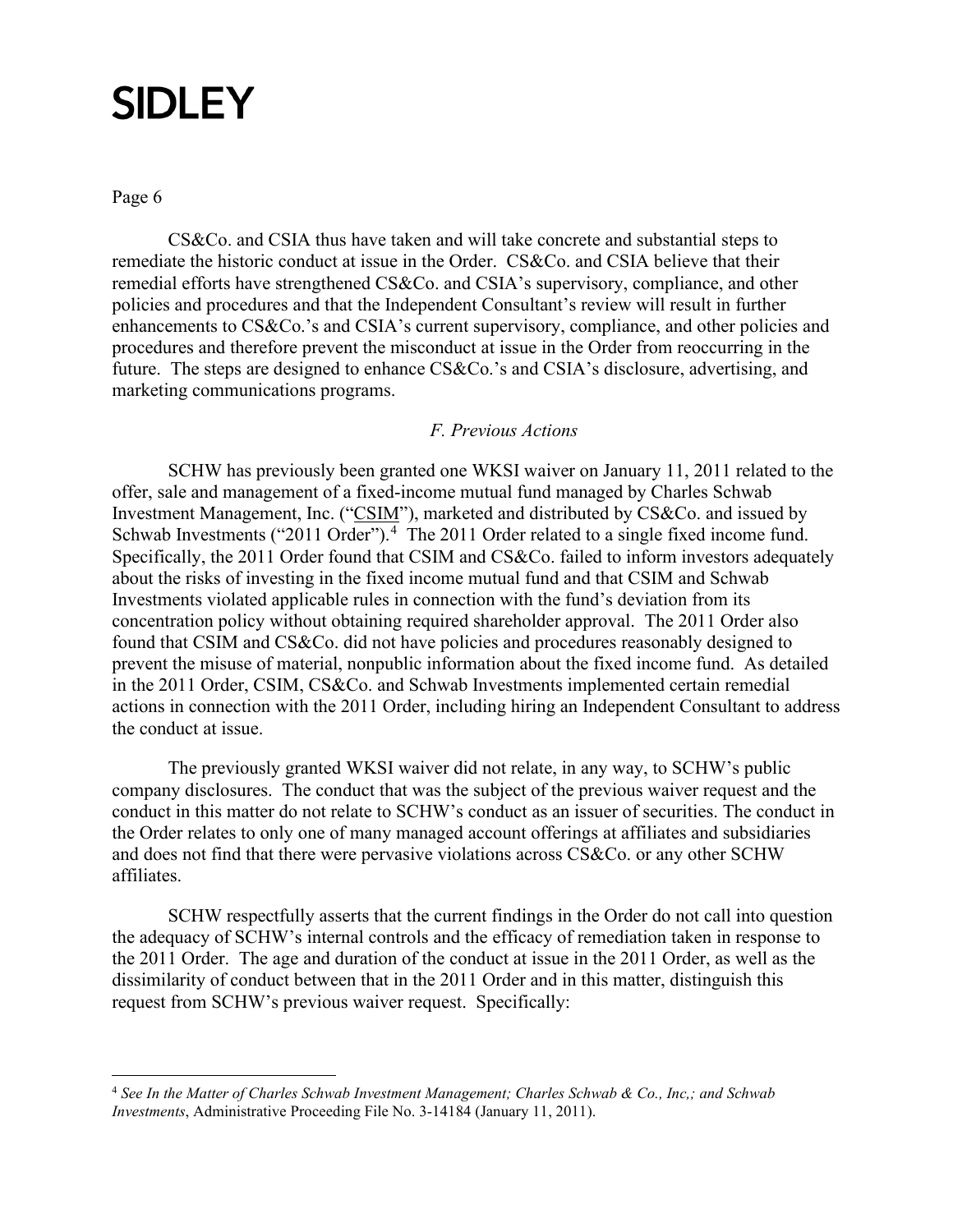Page 7

- The 2011 Order involved issues that are not implicated in the current matter, related to the weighted average maturity of an investment company registered under the Investment Company Act of 1940 (the "fund"), the fund's bond concentration policy, and the use of material, nonpublic information related to SCHW's proprietary funds. Indeed, the undertakings in the 2011 Order were only directed at the latter two issues and have no relation to the misconduct identified in this matter.
- The conduct at issue in this matter occurred nearly a decade later. The other entities in the current matter – CSIA and SWIA – were not involved in the 2011 Order. And the findings in the current matter have no relation to the undertakings made in the 2011 Order.

SCHW has neither requested nor received any additional WKSI waivers from the Commission.

### *G. Impact on Issuer if Request is Denied*

The Division's Revised Statement indicates that it will "assess whether the loss of WKSI status would be a disproportionate hardship in light of the nature of the issuer's conduct." We respectfully submit that the impact of SCHW being designated an ineligible issuer, resulting in the loss of WKSI status for SCHW, would be unduly severe.

SCHW is a savings and loan holding company that relies on having an automatic shelf registration statement available to conduct frequent securities offerings on short notice for capital and liquidity purposes. SCHW uses the proceeds from these offerings for general corporate purposes, including, without limitation, supporting business growth, balance sheet growth, purchasing securities to augment liquidity and redeeming outstanding securities with higher dividend or interest rates. Consequently, the ability to avail itself of automatic shelf registration and the other benefits available to a WKSI are important to SCHW's ability to raise capital, conduct its operations and operate client facing businesses.

SCHW currently has on file an automatic shelf registration statement on Form S-3 that registers indeterminate amounts of multiple classes of securities. From March 7, 2016 through August 26, 2021, SCHW priced 27 securities offerings under its then-current automatic shelf registration statements, with a total principal amount of approximately \$25,700,000,000, in connection with issuances of senior notes and depositary shares. These securities were issued for capital raising purposes. [5](#page-7-0)

<span id="page-7-0"></span><sup>&</sup>lt;sup>5</sup> SCHW also utilizes its automatic shelf registration statement to meet its obligations under Rule 172 of the Securities Act since it is unable to rely on the Section 4(a)(3) exemption in connection with SCHW's affiliated broker-dealers' market making activities regarding SCHW's debt securities and preferred stock/depositary shares.